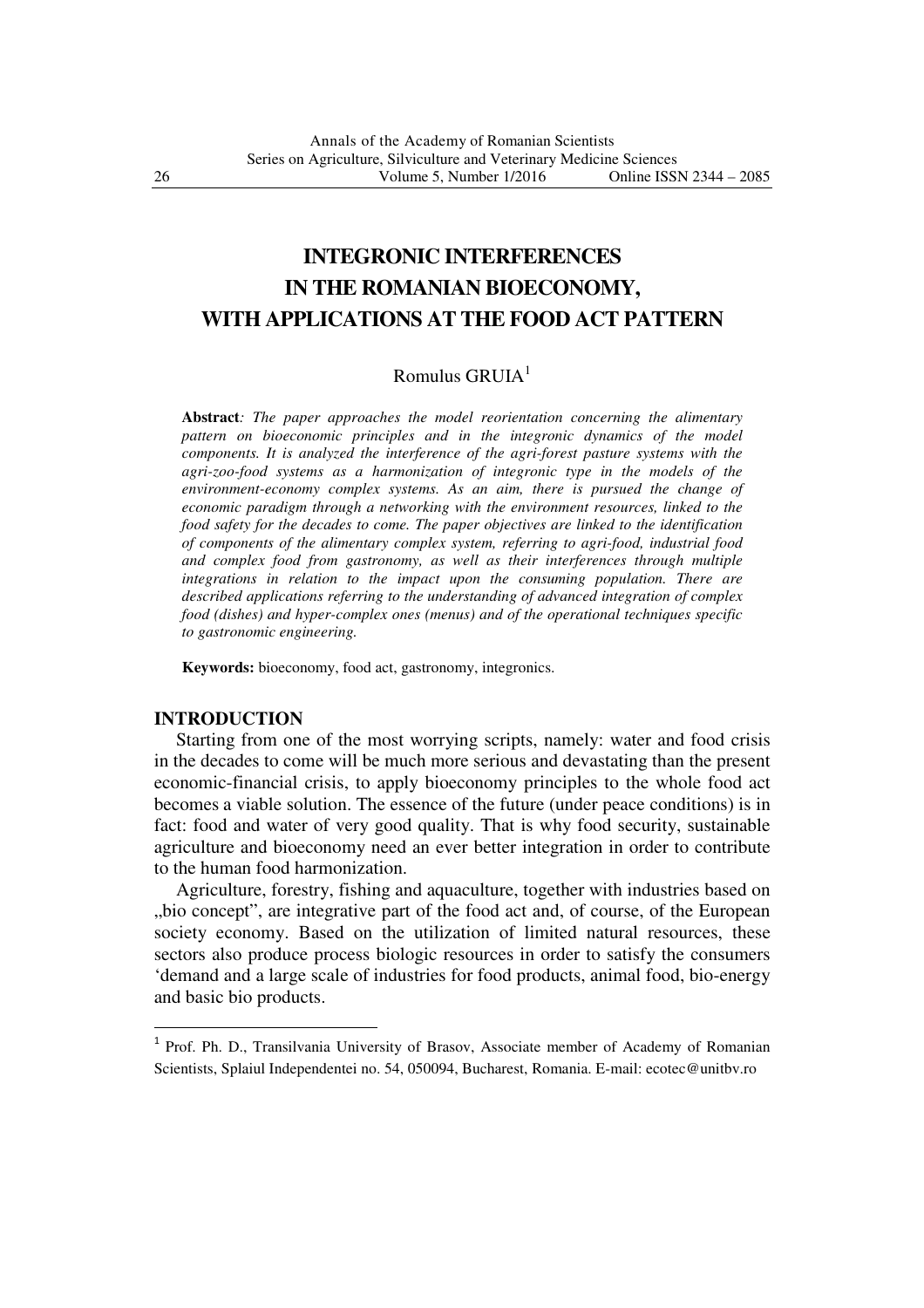But unfortunately, in many parts of the worlds, it is observed that, regarded as a whole, we register an ever hungrier planet**.** Subnutrition is particularly severe, especially for children, as it may make them grow up slower and makes them vulnerable to disease. Until the year 2050, we will be approximately 9 billion people on the planet, which means that we will need 70 % more food for equilibrated nourishment. In antithesis, in developed countries, the permanent access to food with a high content of fats and carbohydrates, together with change in life style, makes obesity to become a real problem, as well as other illnesses of the "civilization" [Puelles M., 2004, Gruia R., 2013].

 BIOECONOMY is the profound change of world's economic paradigm. To introduce natural environment in relation to demographic evolution in the equation becomes obligatory. But the big practical problem is that, on this basis, there is a harsh fight for what we call strategic resources, i.e. water and food, but also green energy. That is why development shouldn't be made by resource consumption, but, at levels and rhythms that allow their regeneration, by a sustainable development.

 Under this context, one must be aware of the place and role of Romania in the globalised bi economy. Thus, we mention that Romania's gold is not the mineral one, buried under the mountain, but the thin layer of fertile soil, to which water is added and our country's exceptional geomorphological conditions. Romanian bioeconomy has all chances to develop extremely well because it still possesses important possibilities to use these resources. "Romania's huge capital is given *by natural resources":* out of Terra's 9 bio-geographical regions, Romania detains 5, having the most important eco-region at global level. More than half of the Carpathians, the wildest nature, are in our country. More than half of Europe's big carnivorous is to be found in Romania. Then we have the Danube Delta, the wet zones and virgin forests etc.

 We are speaking of a true treasure, much richer than the one Russia has lost, for example, namely the **pure genetic basis** that our country has, being among the very few countries in Europe detaining all these things. If we mention only the 220.000 ha of virgin forest, then the chocolate chernozem, the most productive of all soil types, to be especially found in Dobrogea, one can see the certain capacity to sustainably develop the country. You cannot have durable development without the fundament given by pure natural resources. Romania enrolls in the zone of big traders, being a genetic multiplicative potential for countries that only have financial resources, but not natural ones too (or "have forest, but not woods").

 Besides all these, solid knowledge is necessary, in order to successfully negotiate Romanian bioeconomy in severe world competition. In order to consciously negotiate the advantages that food and quality water give you in a world with ever bigger alimentary problems.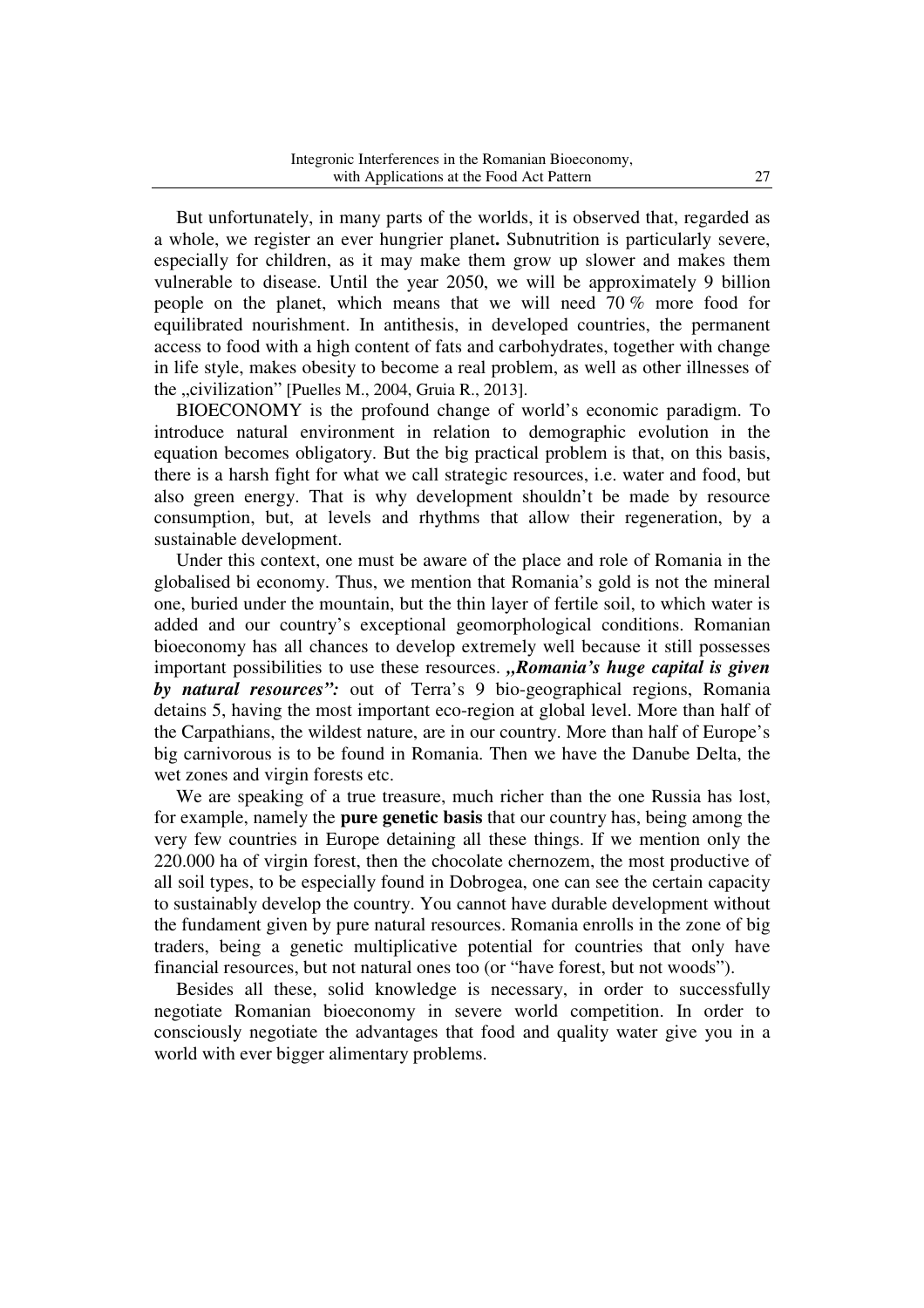Under this context, the objective of the paper becomes more than opportune. With the potential of the enumerated resources (natural, human, material, scientific and even financial ones, taking into account the European funds), multiple and successive integration, under synchronic, syncretic and synergic conditions  $(S^3)$  of the system elements, with emergent effect, i.e. in an **integronic** dynamics [Gruia R., 2013], may highlight a **model** with a good **bioeconomic** impact for the whole alimentary chain.

#### **WORK METHODOLOGY**

 The system analysis has universal applicability. It makes possible the applicability of new theories and concepts. We mention out of these ones the theory of maximum power [Odum, H.T., 1984, Pillet, G., Odum, H.T., 1987] and the concept of emergetic sustainability [Gruia, R., 2002].

The analyses of systems, as the **alimentary system** is too, is a method resulted consequently to defining the theory and the notion of system. This concept, that helps to delimitate the field in which is developed the respective process, may be described by the formula:

$$
S = \{X, Y, S_T/A\},\
$$

 Where X represents the multitude of entrances, Y the multitude of exits, ST the multitude of states and A the multitude of operations, or of transformations that the systems makes on entrances X to transform them in exits Y [Birlea St. 1975].

 The state represents the values of the system fundamental parameters in a certain moment [Teodorescu, 1978, quoted by Gruia R., 2003], i.e. a succession of characteristic states of the respective system behavior. Thus, besides the analyses if economic efficiency, there may be also made analysis concerning the efficacy of the integrated system, at a level that may surprise implications unsuspected by the traditional economy, speaking here of bio economy. Such a demarche implies to apply the integronic management, by achieving a sustainable development of the integrated economic units, based on mechanisms on direction S3 with emergent effect and it has the potentiality that, through polyvalent interferences, to settle the food act on bioeconomic principles.

#### **RESULTS AND DISCUSSIONS**

 It is important to take into consideration social, economic and health perspectives, as for foods. International organizations, such as the United Nations (UN), Alimentation and Agriculture of the United Nations (FAO), the Organization for Economic Cooperation and Development (OCDE) and the Health International Organization (OMS) are preoccupied to study, monitor and continuously improve the idea of "food - nutrition - health" all over the world, to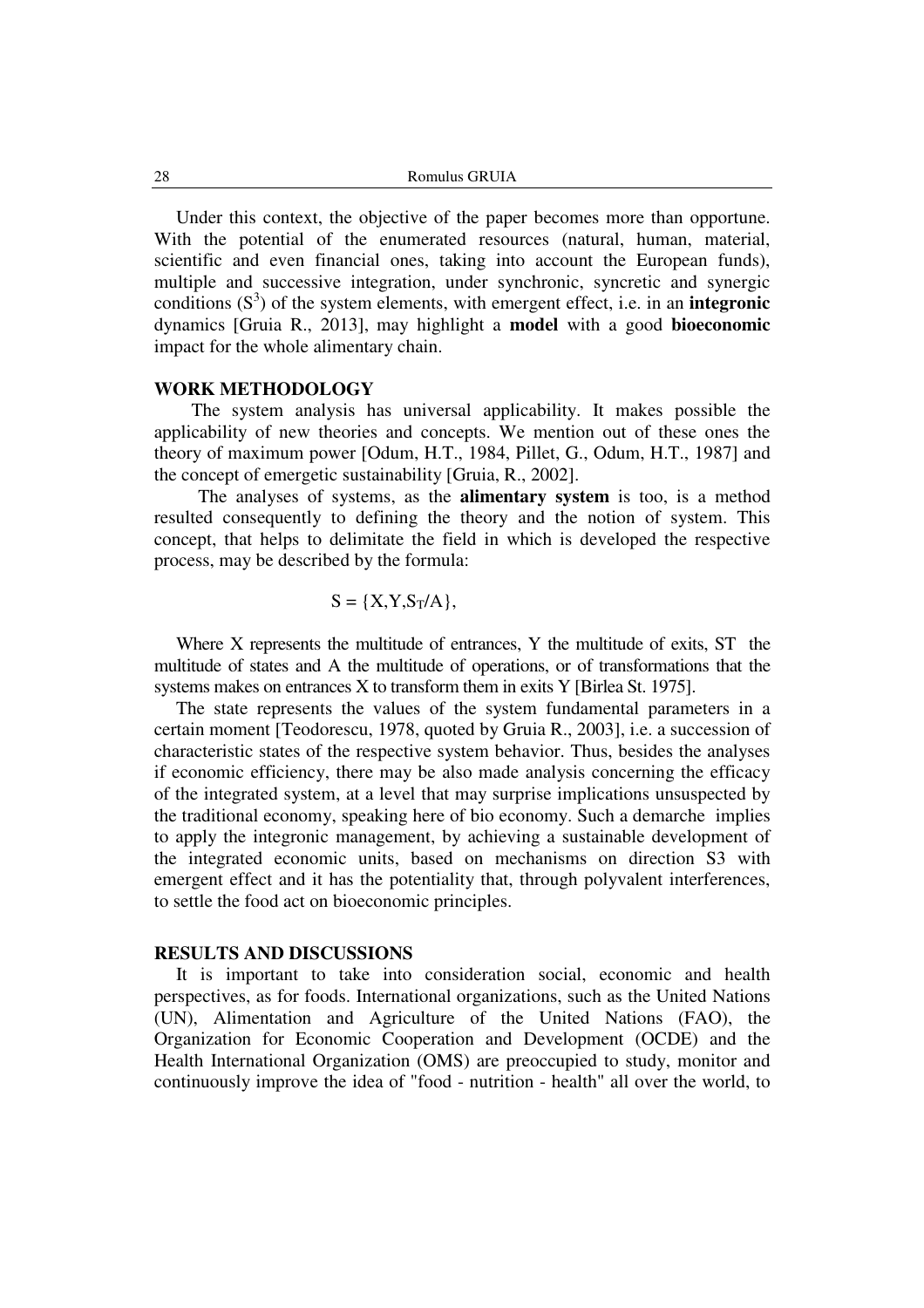evaluate international prices of major and basic products, as well as to elaborate international policies and protocols concerning food security [Burtin, P., 2003, Agricultural Outlook 2010].

The "agri-zoo-food" sector for secure and healthy alimentation pursues the idea that a transition is necessary towards an optimum utilization of renewable and biologic resources, especially on direction of systems of production and primary processing (sustainable ones). Therefore, the food act as a whole will have to produce more aliments and other basic bioproducts, with entrances that reduce to minimum the impact upon the environment and the gas emission with glass house effect, as well as with improved ecosystem services, wastes approaching zero and adequate social value [Gruia R., 2003].

 Consequently, an important step is the holistic approach of the food act, necessary in understanding the links within the system and, implicitly, variants of integration and development (taking also into account disintegration and evolution or involution). To this end we will take into consideration as necessary steps for multiple integrations, *the agri-forest-pasture system* in relation to the *agri-zooalimentary system.* The resultant of this interaction is to be found in fact at the basis of the food act regarded from bioeconomic perspective (fig.1).



**Fig.1 – Block schema of bioeconomic type of systemic inter connexions sustaining the food act in integronic dynamics** 

 From technologic and managerial point of view we distinguish the three integration level chain, which, in current acceptance, represent three distinct fields of the food act: agricultural engineering, food engineering and gastronomic engineering. If agriculture and foof industry are fields with an old scientific, technologic and managerial basis, generally well known, as for gastronomy, the knowledge level is still in systemic organization and with a fragmentary scientific understanding and, not rarely, contradictory.

 The shaping of the bioeconomic model of the food act will have to contain, as a complementary element, the elucidation of the gastronomic engineering demarche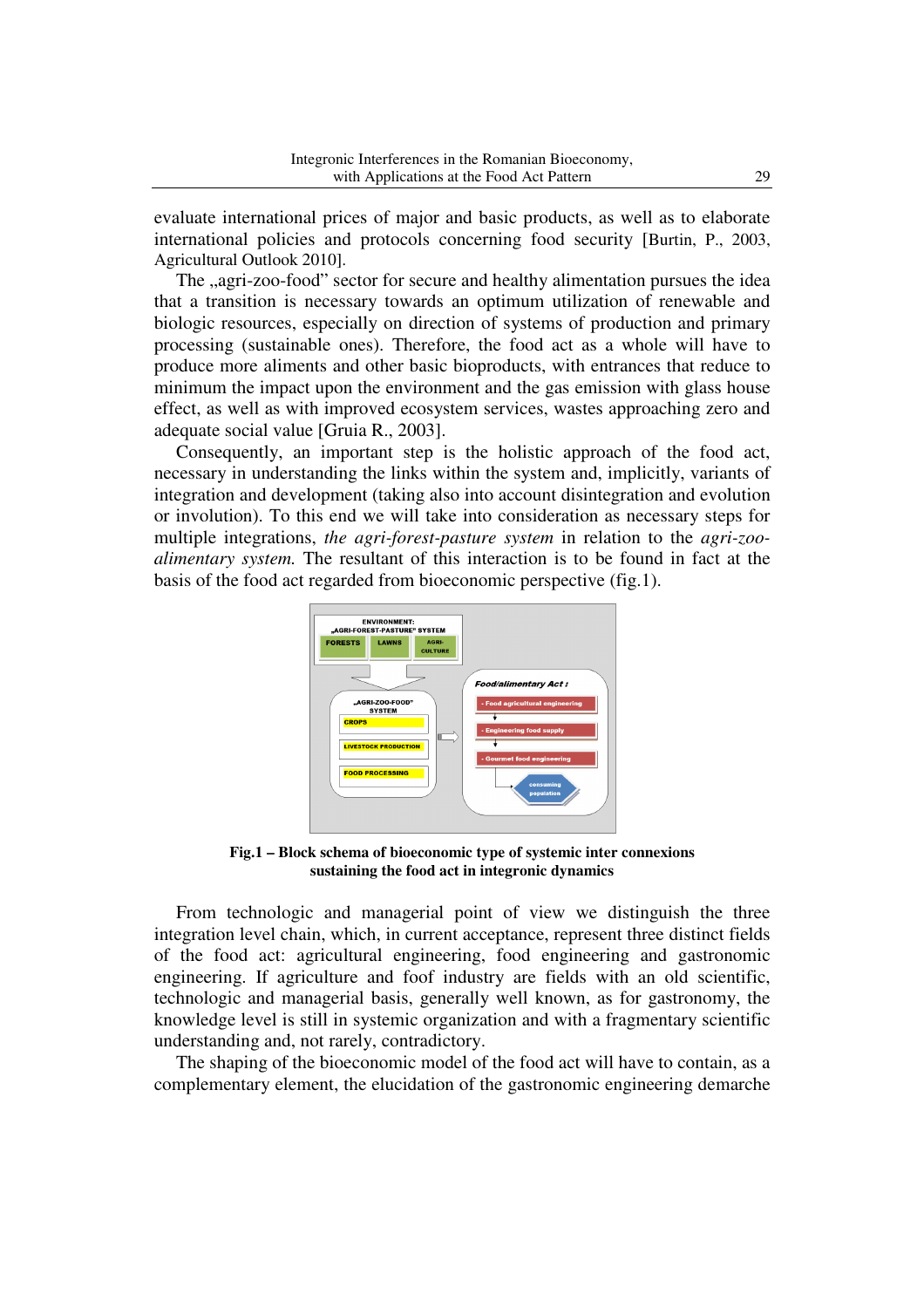[Gruia R., 2008], as well as complex connections between all the three integration levels of the analyzed system.

 That is why we consider it opportune to systemically approach all these elements, highlighting **gastronomic engineering** analyzed in relation to the other components of the food act or from the perspective of the level of food elaboration (fig.2).



**Fig.2. – Structural components of the food act, highlighting the complex impact of gastronomic sciences and techniques** 

 Concerning the gastronomic engineering, the model may be shaped around the idea linked to *science and art in gastronomy*, where, in function of the origin of the used raw materials, we may speak about "gastronomic botanic", "gastronomic zoology", "molecular gastronomy" and "culinary constructivism", aiming to establish and organize the exchange of knowledge and business in this field. Thus, there may be also structured scientific knowledge for social health and well being, without missing the present perspective, the bioeconomy, which expects to generate wealth and work [Hasler, F.M. 2002, Avalos García, A., and al. 2011; Gomez,A and al. 2012]

 If, besides the typology of raw materials there are also taken into consideration elements of operational order, then the analyses of this part of the model may be structured in conformity with the schema from fig.3.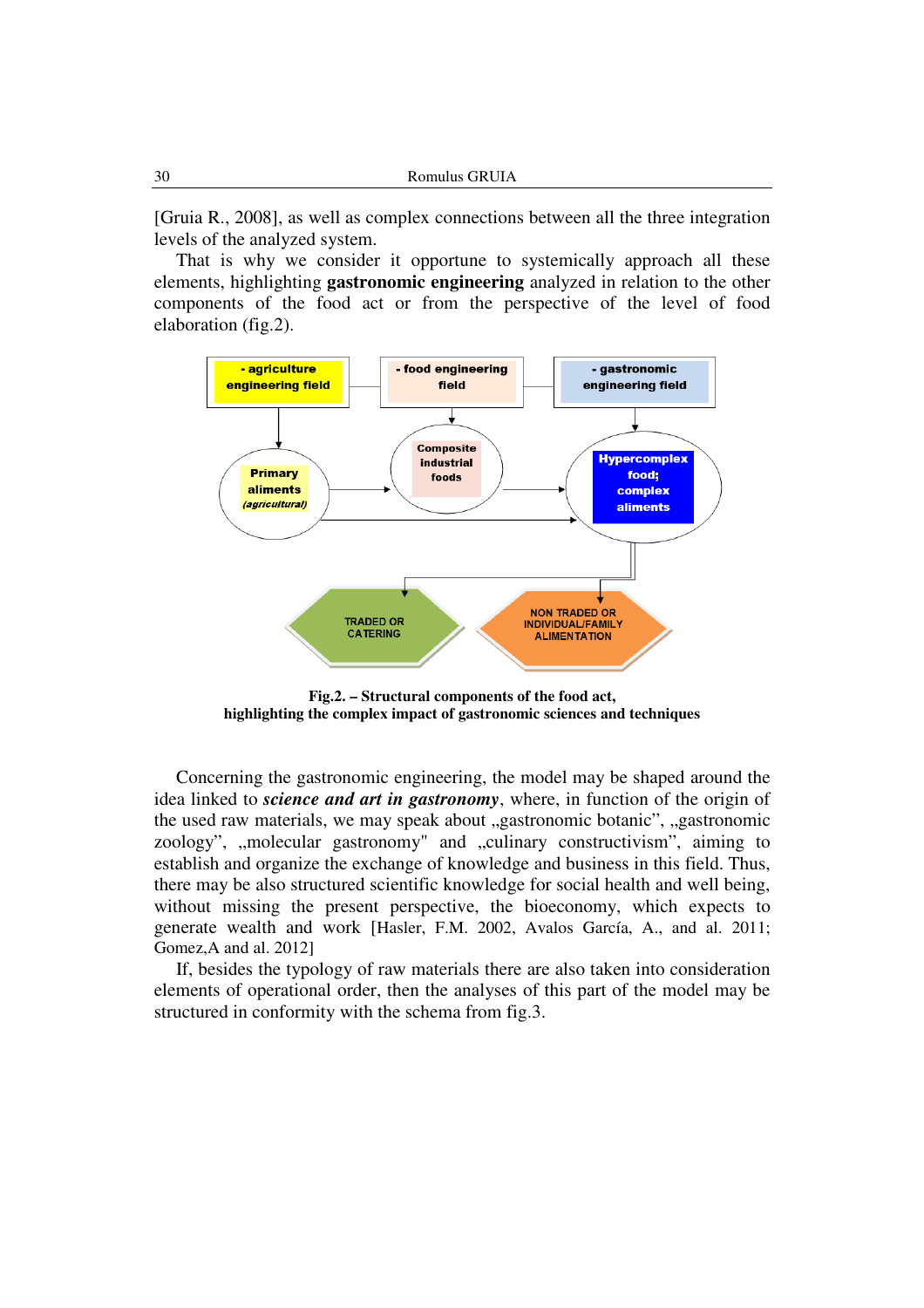

Integronic Interferences in the Romanian Bioeconomy,



**Fig.3 - Activity levels in operational techniques of gastronomic engineering** 

As it may be seen from what we have presented, the "core" of the food act is aliments with high complexity represented by **dishes and menus**, which need certain explanations and an attempt to define categories of aliments in function of their complexity.

It is known that the food notion means any product, in natural or processed state, that contains nutritive substances necessary to human organism and that is used to maintain its vital activity, not being harmful. Representations (some of them better known, others less known) concerning necessary characteristics to be taken into consideration in the systemic approach are those through which there may be identified the following types of foods. In table 1, foods to be found in the food / alimentary act have been grouped in 4 types of foods: primary, industrial, complex and hyper-complex ones, where **,,unitary aliment**" with direct impact upon the organism is considered both dishes, and their combination within menus.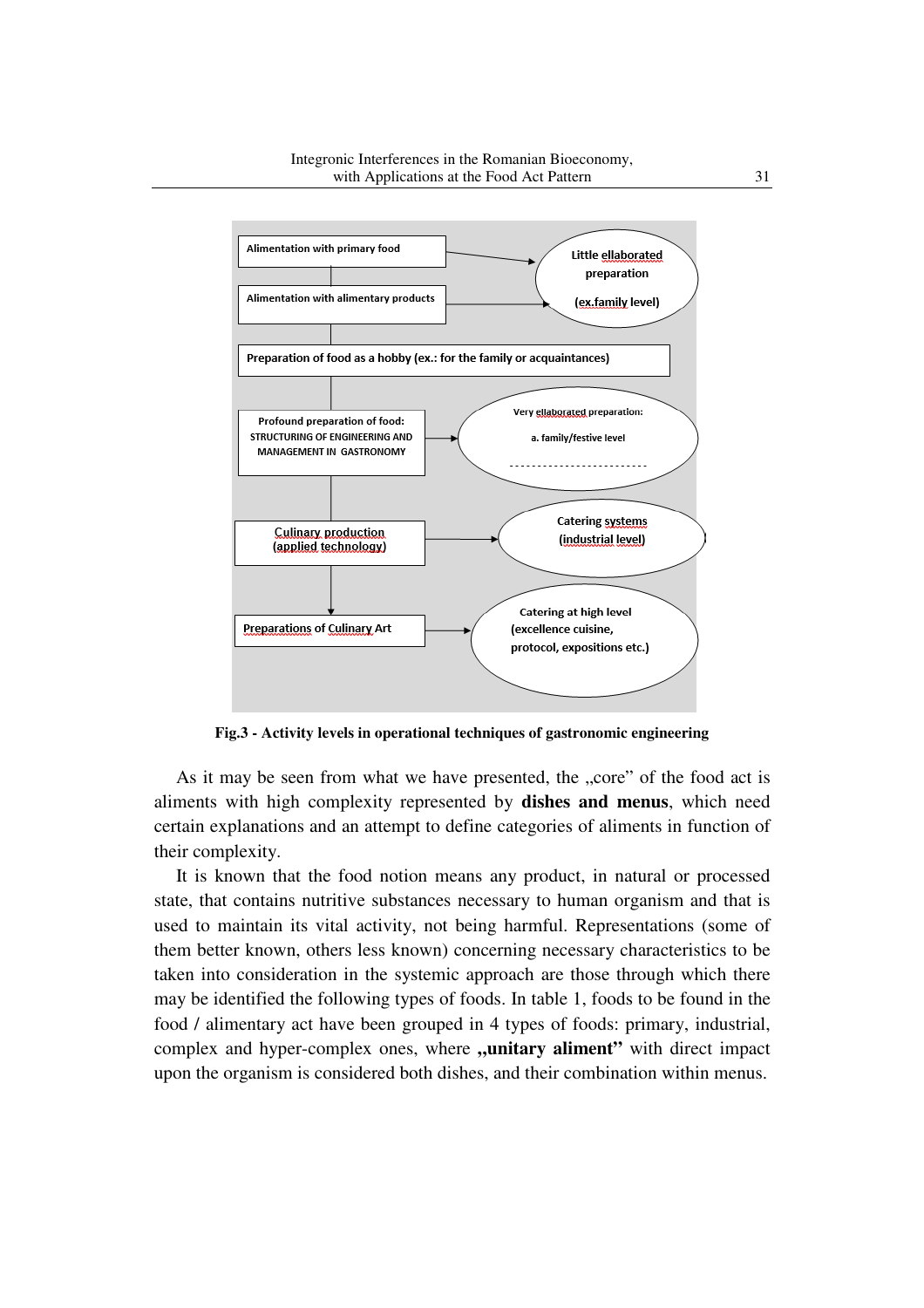## **Table 1. TYPOLOGY OF FOODS PART OF THE FOOD ACT**

| No. | <b>TYPE</b>                       | <b>DEFINITION</b>                                                                                                                                                                                                                | <b>SUBCATEGORIES</b>                                                                                                                                                                                                                                                                                                                                                                                                                                                                                                                                                                                                                                                                                                                                                                                                                                     |
|-----|-----------------------------------|----------------------------------------------------------------------------------------------------------------------------------------------------------------------------------------------------------------------------------|----------------------------------------------------------------------------------------------------------------------------------------------------------------------------------------------------------------------------------------------------------------------------------------------------------------------------------------------------------------------------------------------------------------------------------------------------------------------------------------------------------------------------------------------------------------------------------------------------------------------------------------------------------------------------------------------------------------------------------------------------------------------------------------------------------------------------------------------------------|
| 1.  | <b>PRIMARY</b><br><b>ALIMENTS</b> | Practically represent<br>"agricultural products", i.e. soil<br>products, animals, fish and<br>products resulting from first<br>transformation directly resulting<br>from these products.                                         | - classifications known from<br>agriculture field                                                                                                                                                                                                                                                                                                                                                                                                                                                                                                                                                                                                                                                                                                                                                                                                        |
| 2.  | <b>INDUSTRIAL</b><br><b>FOODS</b> | Represent de facto "food<br>products" obtained in food<br>industry by later transformations<br>than first transformation,<br>respectively processing specific<br>to food engineering that lead to<br>obtaining in fact different | $(a)$ « Processed » industrial<br>foods: they are obtained by<br>primary processing or standard<br>fabrication in food industry or in<br>the small farm industry (ex. cereals<br>- flour; sunflower - oil; sugar beet -<br>sugar etc.)                                                                                                                                                                                                                                                                                                                                                                                                                                                                                                                                                                                                                   |
|     |                                   | preparations                                                                                                                                                                                                                     | (b) « Composite » industrial<br>foods: they are alimentary<br>products made in units of food<br>industry based on a recipe<br>(preparation of an aliment using a<br><i>receipt</i> ), which represents a whole<br>or an unit formed of several parts,<br>respectively an association and/or a<br>combination in a whole of several<br>ingredients formed of raw<br>agricultural material, out of which<br>there is to be distinguished a basic<br>component (matrix), armature<br>elements and fibers for resistance,<br>assuring an ensemble of materials<br>that will confer characteristics that<br>the every material in part DOES<br>NOT have (ex.: bakery products,<br>pastry ones, dairy products, salami<br>and sausages products etc.).<br>To distinguish:<br>- classical composite foods<br>- functional composite foods =<br>functional foods |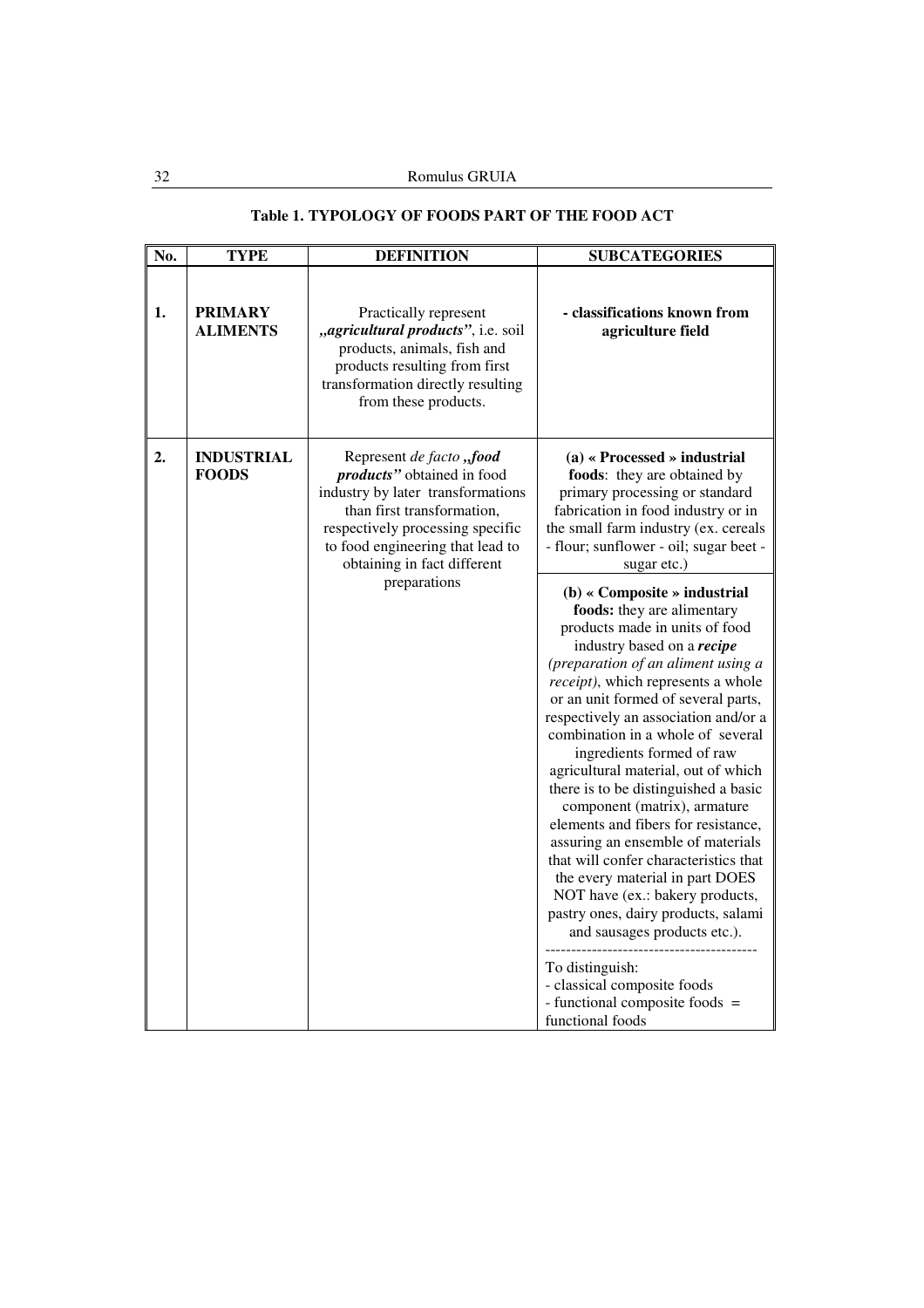| 3. | <b>COMPLEX</b><br><b>FOODS</b>                  | They represent <b>MIXED</b><br><b>DISHES AND DRINKS that</b><br>constitute a whole (based on<br>culinary recipes), or a unit formed<br>by several parts, i.e. a system<br>gathering in itself several<br>elements, respectively an<br>association and/or a combination<br>in a whole of several ingredients<br>formed of raw agricultural<br>material and/or from food<br>industry; technologically they<br>represent the use of a complicated<br>combination of advanced<br>preparation techniques, processes<br>and cooking methods, using fresh<br>ingredients (but,<br>complementarily, also conserved<br>ingredients), different textures<br>and flavors, as well as innovative<br>finishing and presentation<br>techniques. | (a) classical complex foods                                                                                                                           |
|----|-------------------------------------------------|-----------------------------------------------------------------------------------------------------------------------------------------------------------------------------------------------------------------------------------------------------------------------------------------------------------------------------------------------------------------------------------------------------------------------------------------------------------------------------------------------------------------------------------------------------------------------------------------------------------------------------------------------------------------------------------------------------------------------------------|-------------------------------------------------------------------------------------------------------------------------------------------------------|
|    |                                                 |                                                                                                                                                                                                                                                                                                                                                                                                                                                                                                                                                                                                                                                                                                                                   | (b) functional complex foods $=$<br>« intelligent » culinary preparations                                                                             |
| 4. | <b>HYPER-</b><br><b>COMPLEX</b><br><b>FOODS</b> | They represent $MEMUS - they$<br>are represented by a group of<br>culinary preparations served as a<br>complete menu at a meal<br>(breakfast, lunch, dinner etc.)<br>representing dishes and drinks<br>that form a <i>whole</i> or a <i>unit</i><br>formed of several parts, i.e. a<br>system gathering in itself several<br>elements, respectively an<br>association and/or a combination<br>in a nutritive whole ("aliment")<br>of several ingredients formed of<br>simple or composite raw food<br>materials making a <i>menu</i> , i.e.<br>food at a meal served at a given<br>moment of the day.                                                                                                                             | (a) hyper-complex foods of classic<br>menu type<br>(b) hyper-complex functional foods<br>of prophylactic, health-generating<br>and dietetic menu type |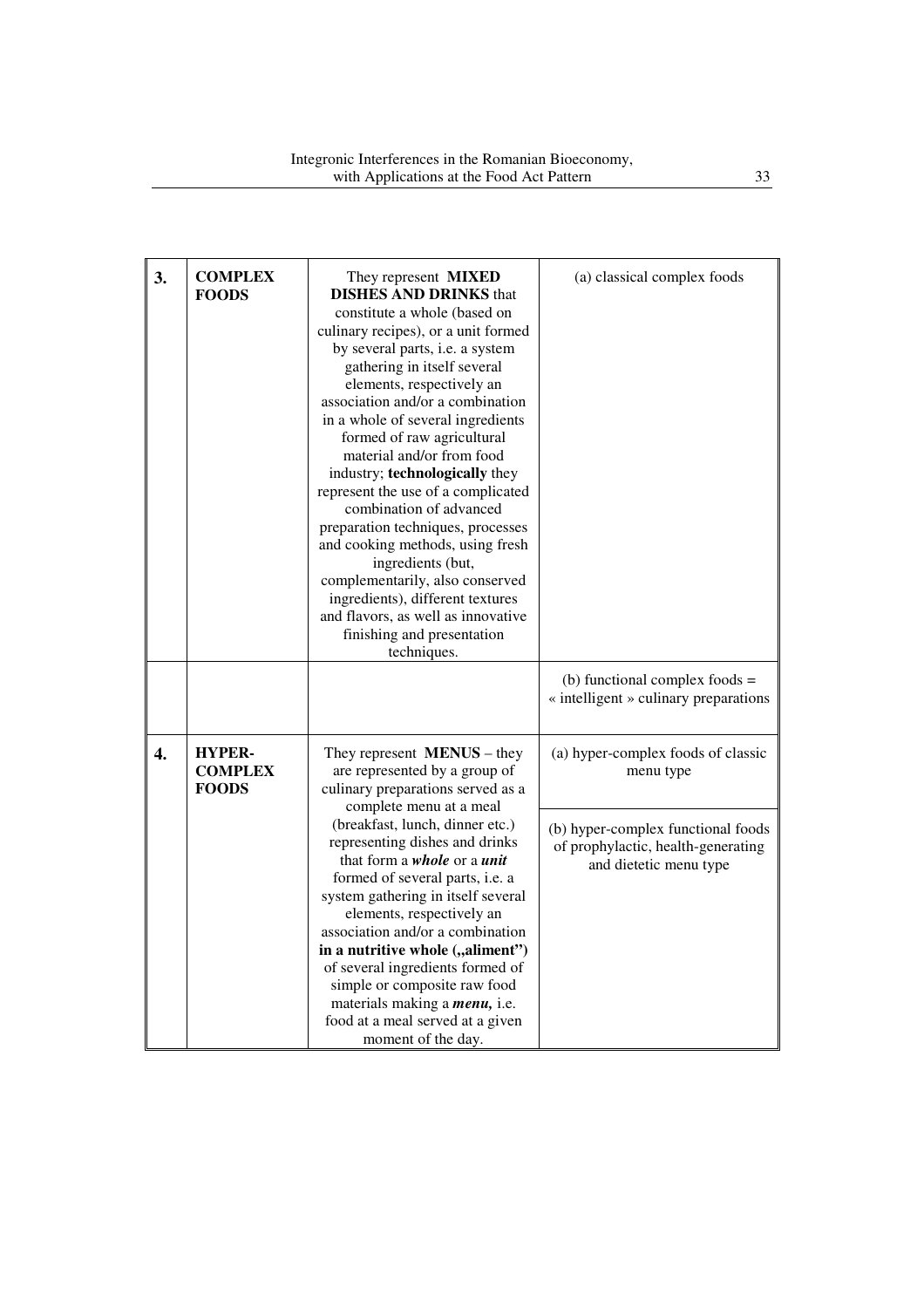| 34 | Romulus GRUIA |
|----|---------------|
|    |               |

 Grouping the types of foods in function of the activity field, the types of made foods, but which are integrative pillars in the food act, they may be found as an inventory in table 2.

**Table 2. CATEGORIES OF FOODS, AS PRODUCTS SPECIFIC TO THE FIELD OF CONNEX ACTIVITIES TO THE FOOD ACT** 

| No.              | <b>ACTIVITY FIELD</b>   | <b>CATEGORY OF PRODUCED ALIMENTS</b>                              |
|------------------|-------------------------|-------------------------------------------------------------------|
|                  | Classic food industry   | - processed foods;                                                |
|                  | produces:               | - composite foods;                                                |
| $\overline{2}$ . | Health-generating food  | - functional foods;                                               |
|                  | industry produces:      | - nutraceuticals;                                                 |
| 3.               | Traditional nutritional | - classic complex foods (dishes and drinks based on culinary      |
|                  | gastronomy makes:       | recipes);                                                         |
|                  |                         | - hyper-complex foods (classic menus);                            |
| 4.               | Health-generating       | - functional complex foods ("intelligent" culinary preparations); |
|                  | gastronomy and cuisine  | - hyper-complex functional foods of prophylactic, health-         |
|                  | make:                   | generating and dietetic menu type.                                |
|                  |                         |                                                                   |

 Scale sizes are sizes completely characterized through a positive or negative number, as, for example, mass, density, volume, temperature, heat, etc., which is to be also found in parameterizing different types and categories of foods.

 The main three types of control elements and indicators for scale values are: numerical; logical (booleene); alphanumerical (texts, strings, lines of characters). The interferences of scale elements have also as a result actions in the formation of gastronomic physic-chemical structures (fig.4)



**Fig. 4 - Example concerning time and length scale in the formation of gastronomic structures**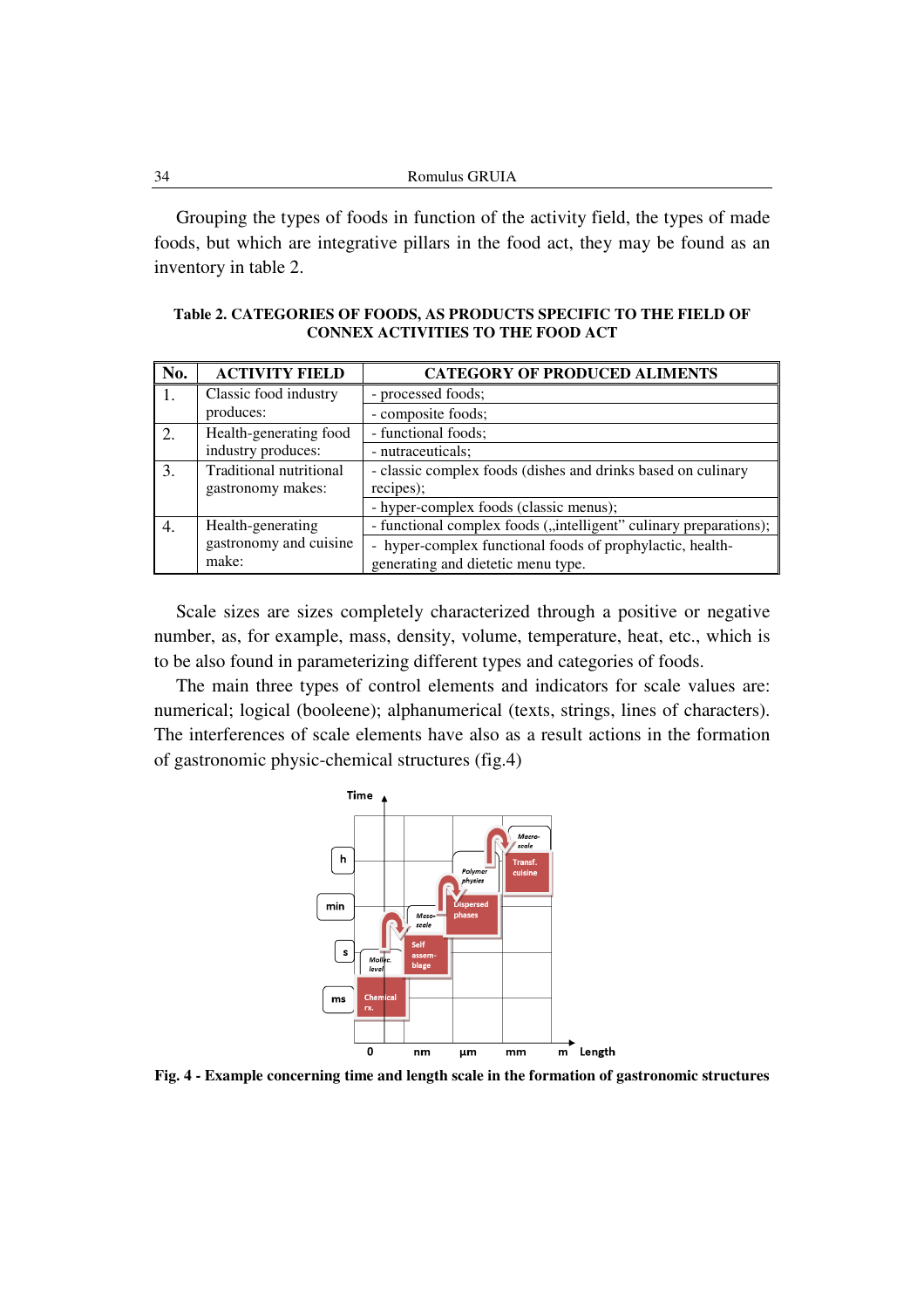Structure on types of food categories and subcategories makes possible to pass to their parameterization from polyvalent perspectives, so that there may be analyzed integration phases and characteristics of the newly appeared systems along the alimentary chain. Certainly, here we are only stating a question, the process in itself presupposing a large investigation field in the future.

## **CONCLUSIONS**

1**.** By applying *the integronic management* and achieving a sustainable development of integrated economic units, based on mechanisms on  $S<sup>3</sup>$  direction, with emergent effect, through polyvalent interferences, the food / alimentary act is set on bioeconomic principles.

**2.** *The food act* in its whole will have to produce more aliments and other basic bio products, with entrances that reduce at minimum the impact upon the environment and emission of gas with glass house effect, as well as with improved ecosystem services, wastes almost zero and appropriate social value; an integrative part of the alimentary act on bioeconomic direction are: agriculture, forestry, fishing and aquaculture, together with industries based on "bio concept".

**3.** To take into consideration, as necessary steps for multiple integrations, the "*agri-forest-pastoral" system* in relation to the "*agri-zoo-food" system,* leads to interactions that stay at the basis of the alimentary act, where, from a technological and managerial point of view, we distinguish the chain of three integration levels, that represent, in current acceptance, three distinct fields of the alimentary act: agricultural engineering, food engineering and gastronomic engineering.

**4.** Foods to be found in the alimentary act are grouped in 4 types of foods: primary, industrial, complex and hyper-complex ones, where there are considered as *"unitary aliment*" with integronic interferences directly upon organism both aliments from food industry, and dishes and menus in their whole. Therefore, by structuring on types, categories and subcategories of foods it becomes possible to pass to their parameterization from polyvalent perspectives, so that there may be analyzed integration phases and the newly appeared characteristics along the alimentary chain.